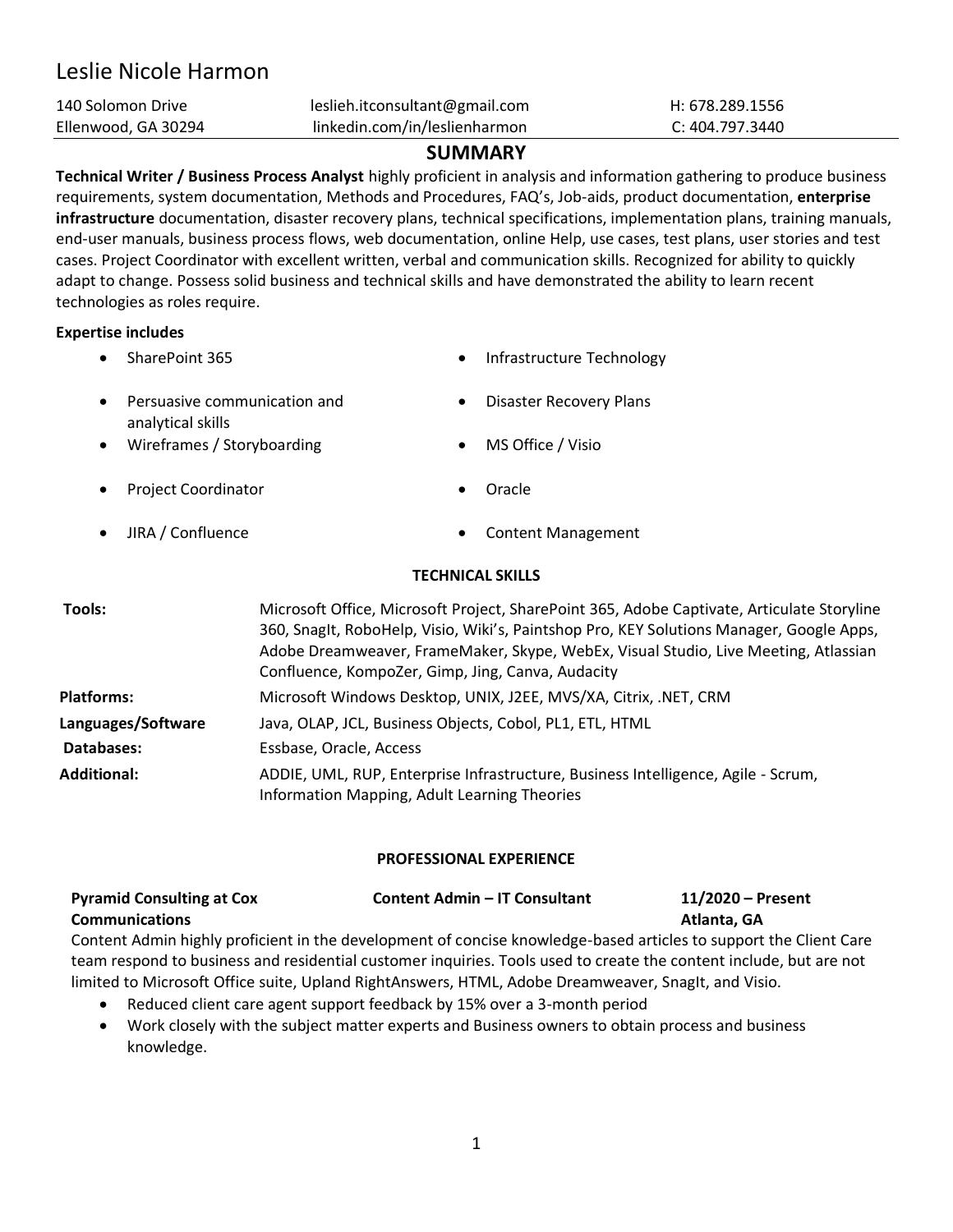## **Collabera at Truist Financial Services Content Developer – IT Consultant 09/2019 – 9/2020**

## **Atlanta, GA**

Supported the Enterprise Data Governance organization at **Truist Financial Services** (formerly SunTrust Bank). Tools used include, but are not limited to Microsoft Office suite, Articulate 360, SnagIt, and Visio.

- Created training modules for the Enterprise Data Governance organization to support the Data Governance initiative and privacy policies.
- Worked closely with the Product and Business owners to obtain process and business knowledge.

## **DISYS at Mercedes-Benz Headquarters Senior Technical Writer – IT Consultant 04/2019 – 09/2019 Atlanta, GA**

Provided strategic documentation support to the **IT Infrastructure Middleware** team. Created disaster recovery, patch management, and process documentation to support the requirement of an internal audit. Tools used include, but were not limited to Microsoft Office suite, Google Apps, Paint 3D, SnagIt, and Visio.

- Created Disaster Recovery and Fix Pack update procedures for the Infrastructure Middleware team.
- Commended for contributing to the success of the documentation audit re-evaluation for the Infrastructure Middleware team.
- Worked closely with the business clients and SME's to understand the Enterprise business objective.
- Created workflow diagrams that align with the business processes.

## **Cooper-Ward Consulting Content Developer – IT Consultant 01/2019 – 03/2019**

## **Atlanta, GA**

- Designed and developed engaging training solutions for diverse client communities.
- Conducted needs and task analysis to determine the need for a training intervention.
- Created storyboards that align with the instructional objectives.

### **Primus Software @ Cox Communication Knowledge Management Content Developer/Technical Writer 8/2017 – 12/2018 Atlanta, GA**

Served as Lead Technical Writer coordinating communication, training and documentation needs for the Cox Business Enablement team. Tools used include, but are not limited to Microsoft Office suite, Articulate Storyline, KEY Solutions Manager, Visio, SharePoint 365 iGrafx and proprietary CRM tools.

- Collaborated with the Business Analyst's (BA), SME's and Product Managers to determine the business need for the CRM documentation (Sales and Order Management).
- Worked closely with Technical Engineers to develop CRM tutorials, install guides and playbooks.
- Created knowledge-based articles for the Order Management staff using KEY Solutions Manager.
- Created Methods and Procedures, FAQ's and Quick Reference Guides for the Sales and Order Management resources.
- Created communication plans identifying user needs, training objectives, and storyboard to demonstrate an engaging experience for the audience.
- Served as the SharePoint Site Administrator for CB Enablement.

## **Cooper-Ward Consulting Technical Writer – IT Consultant 6/2016 – 8/2017**

# **Atlanta, GA**

Served as a consultant for the following organizations: Radiant Health Solutions, Community Alert, **PowerPlan** and **Imerys**.

- Conducted analysis to document the current business process flow.
- Worked closely with the Network and IT Support Engineers to gather technical specifications.
- Created business continuity and disaster recovery framework documentation for a SaaS organization.
- Implemented an IT Technical systems support protocol for Network technicians to reduce the number of open tickets in Cherwell.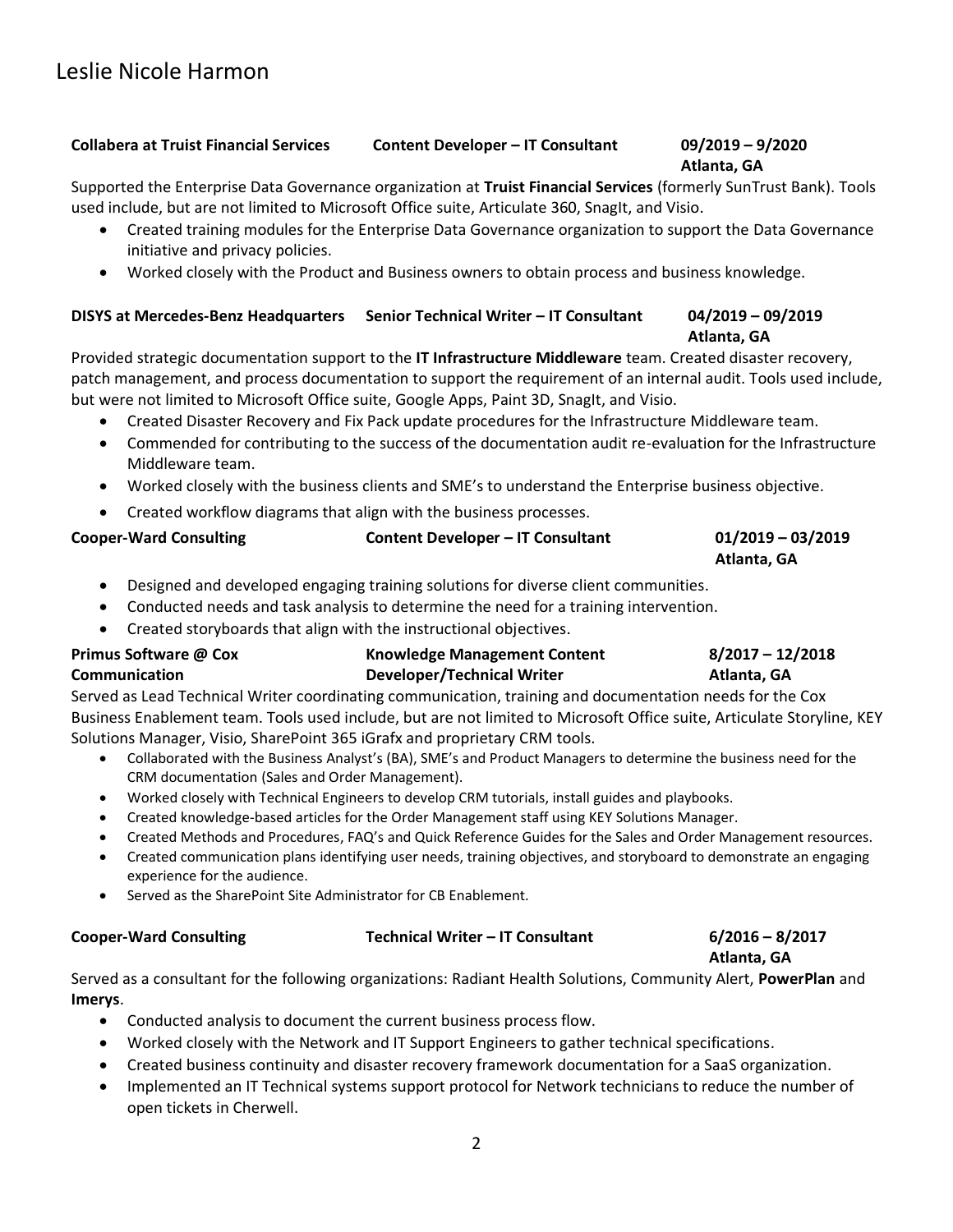# Leslie Nicole Harmon

- Conducted needs analysis, task analysis and defined instructional objectives.
- Developed and facilitated Instructor-led Training (ILT) training courses.
- Create storyboard design models to illustrate sequencing for the instructional module.

## **SunTrust Bank Business Process Analyst – IT Consultant – 3/2016 – 6/2016**

**Atlanta, GA**

Supported the IT Asset Management team.

- Created Work Breakdown Structure (WBS) to identify and organize the activities required to complete the project.
- Conducted knowledge gathering sessions with the SME's and stakeholders to obtain the As-Is business asset management workflow process.
- Created process diagrams to illustrate the As-Is and the To-Be business workflow processes.
- Created user stories to identify the feature descriptions for the IT asset manager.
- Analyzed the service management workflow process and recommend process improvements.

### **Insight Global at Coca-Cola Business Process Analyst Technical Writer – IT Consultant 11/2015 – 12/2015 Atlanta, GA**

Supported the Enterprise Architecture (EA) team. Conducted current state architectural analysis and made recommendations to support the development of the reference architecture for the Internet of Things (IoT) network using a Cloud based platform.

## **Veredus Corporation at Fiserv Project Coordinator/Technical Writer – IT Consultant 8/2015 – 11/2015 Alpharetta, GA**

Supported the Enterprise Technology Group (ETG), serving as the Business Process Improvement Coordinator. Demonstrated effective project management and leadership skills in the facilitation of a corporate-wide move to a

new in-state facility.

- Facilitated WebEx meetings to identify IT lab build requirements for physical, network and telecom requirements needed at the new facility.
- Documented process workflows for the Enterprise Technology Group (ETG) support products using Visio.
- Worked closely with the Operations and Infrastructure engineers to create Incident Management Process documentation, and disaster recovery plans.

### **ACS Group / COMFORCE at Georgia Department of Education (DOE) Technical Writer/Instructional Designer – IT Consultant 9/2014 – 7/2015 Atlanta, GA**

Supported the Office of Technology Services (OTS) – Software Development team. Designed and created training videos for the school districts and educators in support of the statewide student assessment system. Streamlined training for a statewide attendance tracking and enrollment system in support of Federal funding requirements. Tools used include, but are not limited to Microsoft Office suite, SnagIt, and Visio.

- Designed and created synchronous webinar presentations for the statewide assessment system using PowerPoint and SnagIt.
- Created and edited training videos to support educators' knowledge acquisition of the student assessment system using **Camtasia**.

### **AustinCSI at AT&T Digital Experience Technology (DET) Learning Analyst/Process Analyst – IT Consultant 10/2013 to 8/2014 Atlanta, GA**

Designed and created digital training classes for the DET community. Utilized ADDIE methodology to design and create training modules.

Learning Analyst designed and created digital training classes for the DET community.